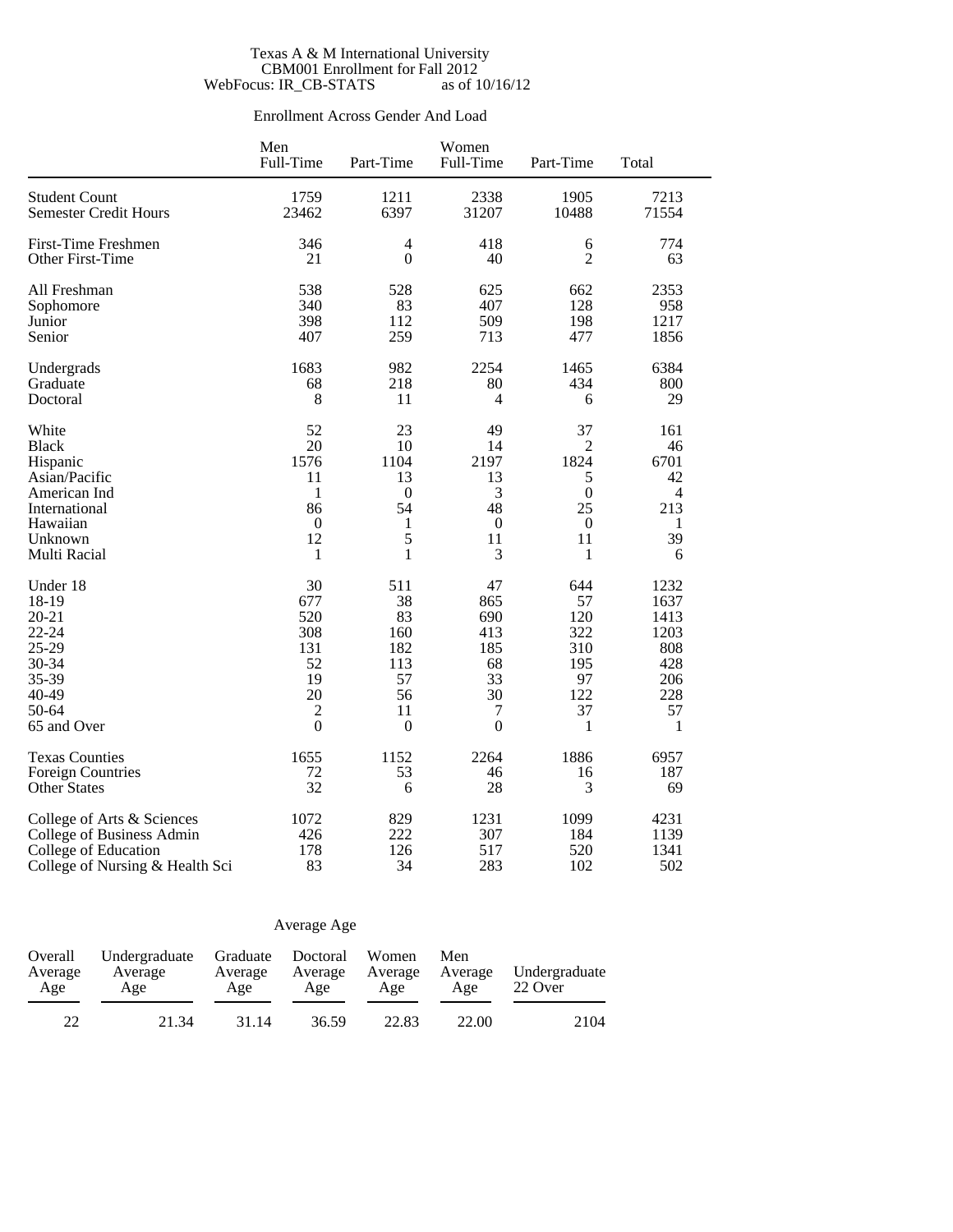Enrollment Across Ethnicity for Fall 2012

|                                                                                                         | AmInd                                                                                                   | Asn                                                                                                         | <b>Blck</b>                                                                                                 | Haw                                                                                                                                                       | Hsp                                                                            | Intr                                                                        | Multi                                                                                                                   | Unk                                                                                                       | Wht                                                          | Total                                                                |
|---------------------------------------------------------------------------------------------------------|---------------------------------------------------------------------------------------------------------|-------------------------------------------------------------------------------------------------------------|-------------------------------------------------------------------------------------------------------------|-----------------------------------------------------------------------------------------------------------------------------------------------------------|--------------------------------------------------------------------------------|-----------------------------------------------------------------------------|-------------------------------------------------------------------------------------------------------------------------|-----------------------------------------------------------------------------------------------------------|--------------------------------------------------------------|----------------------------------------------------------------------|
| <b>Student Count</b>                                                                                    | $\overline{4}$                                                                                          | 42                                                                                                          | 46                                                                                                          | $\mathbf{1}$                                                                                                                                              | 6701                                                                           | 213                                                                         | 6                                                                                                                       | 39                                                                                                        | 161                                                          | 7213                                                                 |
| Semr Credit Hrs                                                                                         | 53                                                                                                      | 407                                                                                                         | 569                                                                                                         | 3                                                                                                                                                         | 66164                                                                          | 2168                                                                        | 72                                                                                                                      | 400                                                                                                       | 1718                                                         | 71554                                                                |
| Women                                                                                                   | 3                                                                                                       | 18                                                                                                          | 16                                                                                                          | $\boldsymbol{0}$                                                                                                                                          | 4021                                                                           | 73                                                                          | $\overline{\mathcal{L}}$                                                                                                | 22                                                                                                        | 86                                                           | 4243                                                                 |
| Men                                                                                                     | 1                                                                                                       | 24                                                                                                          | 30                                                                                                          | 1                                                                                                                                                         | 2680                                                                           | 140                                                                         | $\overline{2}$                                                                                                          | 17                                                                                                        | 75                                                           | 2970                                                                 |
| Full Time                                                                                               | 4                                                                                                       | 24                                                                                                          | 34                                                                                                          | $\boldsymbol{0}$                                                                                                                                          | 3773                                                                           | 134                                                                         | 4                                                                                                                       | 23                                                                                                        | 101                                                          | 4097                                                                 |
| Part Time                                                                                               | $\mathbf{0}$                                                                                            | 18                                                                                                          | 12                                                                                                          | $\mathbf{1}$                                                                                                                                              | 2928                                                                           | 79                                                                          | $\overline{2}$                                                                                                          | 16                                                                                                        | 60                                                           | 3116                                                                 |
| First-Time FR                                                                                           | 1                                                                                                       | $\mathbf{1}$                                                                                                | $\overline{c}$                                                                                              | $\boldsymbol{0}$                                                                                                                                          | 745                                                                            | 14                                                                          | $\mathbf{1}$                                                                                                            | $\mathbf{2}$                                                                                              | 8                                                            | 774                                                                  |
| Other First-Time                                                                                        | $\theta$                                                                                                | $\overline{0}$                                                                                              | $\boldsymbol{0}$                                                                                            | $\overline{0}$                                                                                                                                            | 62                                                                             | 1                                                                           | $\mathbf{0}$                                                                                                            | $\overline{0}$                                                                                            | $\theta$                                                     | 63                                                                   |
| All Freshman                                                                                            | 1                                                                                                       | 15                                                                                                          | $\overline{c}$                                                                                              | $\theta$                                                                                                                                                  | 2244                                                                           | 53                                                                          | 1                                                                                                                       | 6                                                                                                         | 31                                                           | 2353                                                                 |
| Sophomore                                                                                               | 1                                                                                                       | $\boldsymbol{7}$                                                                                            | 8                                                                                                           | $\theta$                                                                                                                                                  | 888                                                                            | 15                                                                          | $\boldsymbol{0}$                                                                                                        | 16                                                                                                        | 23                                                           | 958                                                                  |
| Junior                                                                                                  | 1                                                                                                       | 5                                                                                                           | 9                                                                                                           | $\boldsymbol{0}$                                                                                                                                          | 1138                                                                           | 19                                                                          | 4                                                                                                                       | 6                                                                                                         | 35                                                           | 1217                                                                 |
| Senior                                                                                                  | $\theta$                                                                                                | 9                                                                                                           | 20                                                                                                          | $\boldsymbol{0}$                                                                                                                                          | 1748                                                                           | 31                                                                          | $\boldsymbol{0}$                                                                                                        | 6                                                                                                         | 42                                                           | 1856                                                                 |
| <b>UG</b> Full-Time                                                                                     | 3                                                                                                       | 22                                                                                                          | 33                                                                                                          | $\boldsymbol{0}$                                                                                                                                          | 3665                                                                           | 94                                                                          | 4                                                                                                                       | 23                                                                                                        | 93                                                           | 3937                                                                 |
| <b>UG</b> Part-Time                                                                                     | $\theta$                                                                                                | 14                                                                                                          | 6                                                                                                           | $\overline{0}$                                                                                                                                            | 2353                                                                           | 24                                                                          | 1                                                                                                                       | 11                                                                                                        | 38                                                           | 2447                                                                 |
| GR Full-Time                                                                                            | 1                                                                                                       | 1                                                                                                           | 1                                                                                                           | $\theta$                                                                                                                                                  | 107                                                                            | 32                                                                          | $\overline{0}$                                                                                                          | $\boldsymbol{0}$                                                                                          | 6                                                            | 148                                                                  |
| <b>GR</b> Part-Time                                                                                     | $\theta$                                                                                                | 3                                                                                                           | 3                                                                                                           | 1                                                                                                                                                         | 565                                                                            | 54                                                                          | 1                                                                                                                       | 5                                                                                                         | $20\,$                                                       | 652                                                                  |
| PHD Full-Time                                                                                           | $\theta$                                                                                                | 1                                                                                                           | $\overline{0}$                                                                                              | $\overline{0}$                                                                                                                                            | 1                                                                              | 8                                                                           | $\overline{0}$                                                                                                          | $\overline{0}$                                                                                            | $\overline{c}$                                               | 12                                                                   |
| PHD Part-Time                                                                                           | $\theta$                                                                                                | 1                                                                                                           | 3                                                                                                           | $\boldsymbol{0}$                                                                                                                                          | 10                                                                             | 1                                                                           | $\theta$                                                                                                                | $\Omega$                                                                                                  | $\overline{2}$                                               | 17                                                                   |
| Under 18<br>18-19<br>$20 - 21$<br>$22 - 24$<br>25-29<br>30-34<br>35-39<br>40-49<br>50-64<br>65 and Over | $\theta$<br>$\overline{2}$<br>1<br>$\theta$<br>$\theta$<br>$\theta$<br>$\theta$<br>$\theta$<br>$\theta$ | 10<br>11<br>$\boldsymbol{7}$<br>$\overline{4}$<br>$\overline{c}$<br>1<br>3<br>4<br>$\mathbf{0}$<br>$\theta$ | $\boldsymbol{0}$<br>$\overline{2}$<br>14<br>14<br>6<br>5<br>$\overline{0}$<br>5<br>$\mathbf{0}$<br>$\theta$ | $\boldsymbol{0}$<br>$\theta$<br>$\boldsymbol{0}$<br>$\Omega$<br>$\overline{0}$<br>$\overline{0}$<br>$\theta$<br>1<br>$\boldsymbol{0}$<br>$\boldsymbol{0}$ | 1189<br>1572<br>1291<br>1108<br>734<br>373<br>185<br>198<br>50<br>$\mathbf{1}$ | 20<br>27<br>31<br>41<br>49<br>31<br>11<br>3<br>$\boldsymbol{0}$<br>$\theta$ | 1<br>$\mathbf{1}$<br>$\overline{2}$<br>$\theta$<br>1<br>$\theta$<br>1<br>$\boldsymbol{0}$<br>$\overline{0}$<br>$\theta$ | 1<br>1<br>23<br>$\,$ 8 $\,$<br>$\overline{c}$<br>$\boldsymbol{0}$<br>$\overline{0}$<br>3<br>1<br>$\theta$ | 11<br>21<br>44<br>28<br>14<br>17<br>6<br>14<br>6<br>$\theta$ | 1232<br>1637<br>1413<br>1203<br>808<br>428<br>206<br>228<br>57<br>-1 |
| <b>Texas Counties</b>                                                                                   | 3                                                                                                       | 38                                                                                                          | 31                                                                                                          | 1                                                                                                                                                         | 6657                                                                           | 53                                                                          | 3                                                                                                                       | 36                                                                                                        | 135                                                          | 6957                                                                 |
| <b>Foreign Countries</b>                                                                                | $\boldsymbol{0}$                                                                                        | $\sqrt{2}$                                                                                                  | $\overline{c}$                                                                                              | $\boldsymbol{0}$                                                                                                                                          | 26                                                                             | 156                                                                         | $\boldsymbol{0}$                                                                                                        | $\mathbf{1}$                                                                                              | $\boldsymbol{0}$                                             | 187                                                                  |
| Other States                                                                                            | 1                                                                                                       | $\overline{2}$                                                                                              | 13                                                                                                          | $\boldsymbol{0}$                                                                                                                                          | 18                                                                             | 4                                                                           | 3                                                                                                                       | $\overline{2}$                                                                                            | 26                                                           | 69                                                                   |
| COAS                                                                                                    | $\overline{c}$                                                                                          | 23                                                                                                          | $\boldsymbol{7}$                                                                                            | 1                                                                                                                                                         | 4027                                                                           | 63                                                                          | 4                                                                                                                       | 18                                                                                                        | 86                                                           | 4231                                                                 |
| <b>ARSSB</b>                                                                                            | $\theta$                                                                                                | 8                                                                                                           | 17                                                                                                          | $\boldsymbol{0}$                                                                                                                                          | 952                                                                            | 122                                                                         | $\overline{2}$                                                                                                          | 8                                                                                                         | 30                                                           | 1139                                                                 |
| <b>COED</b>                                                                                             | $\overline{2}$                                                                                          | 5                                                                                                           | 17                                                                                                          | $\overline{0}$                                                                                                                                            | 1252                                                                           | 21                                                                          | $\mathbf{0}$                                                                                                            | 8                                                                                                         | 36                                                           | 1341                                                                 |
| <b>NURS</b>                                                                                             | $\Omega$                                                                                                | 6                                                                                                           | 5                                                                                                           | $\theta$                                                                                                                                                  | 470                                                                            | 7                                                                           | $\Omega$                                                                                                                | 5                                                                                                         | 9                                                            | 502                                                                  |

## Enrollment Across 1st Generation

| Level                                 | 1st-Gen           | No Data   | Not 1st-Gen       | <b>TOTAL</b>      |
|---------------------------------------|-------------------|-----------|-------------------|-------------------|
| Doctoral<br>Graduate<br>Undergraduate | 11<br>403<br>3797 | 33<br>298 | 16<br>364<br>2289 | 29<br>800<br>6384 |
| <b>TOTAL</b>                          | 4211              | 333       | 2669              | 7213              |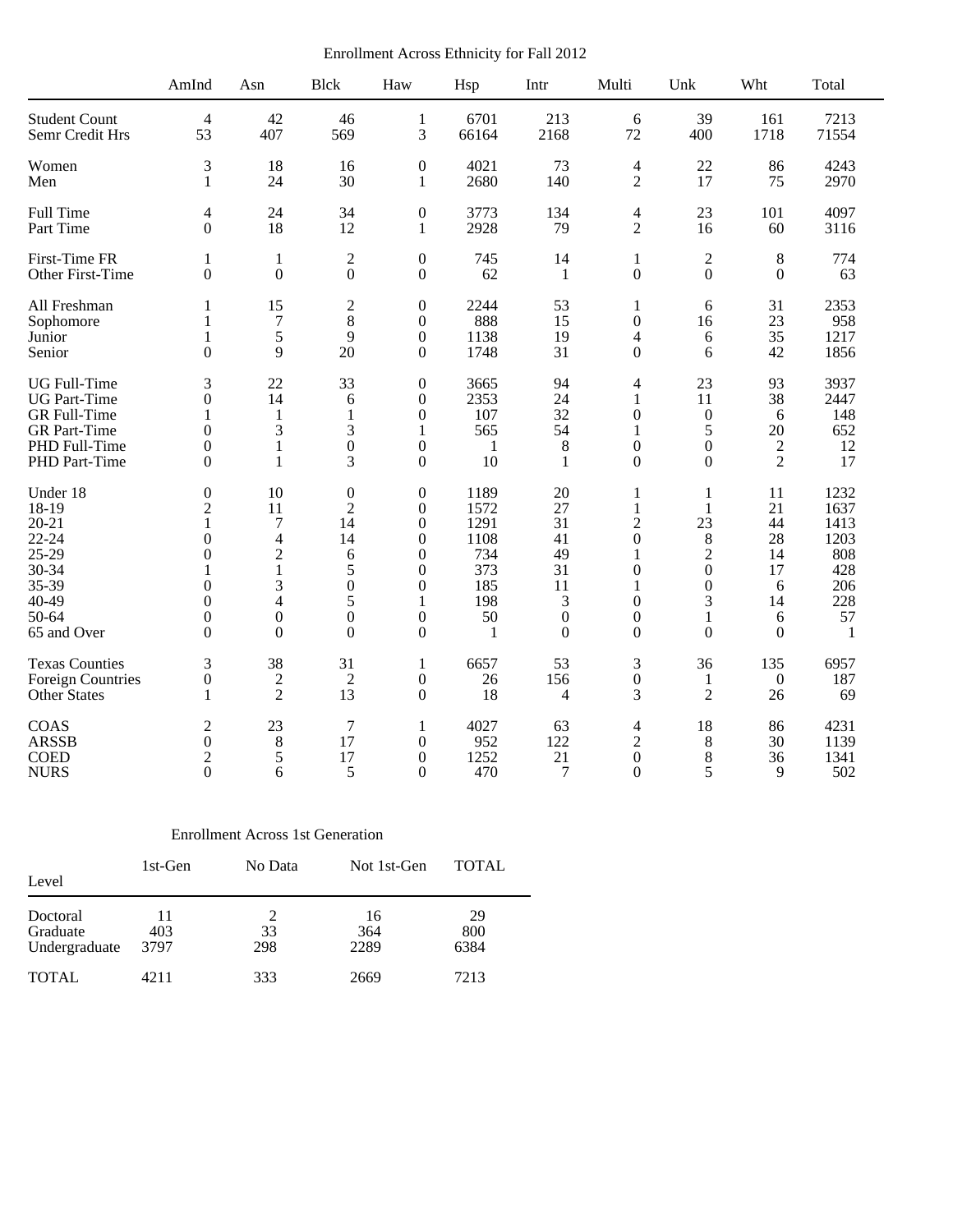|                      |                | AmInd                | Asn            | <b>Blck</b>    | Haw              | Hsp           | Intr      | Multi            | Unk              | Wht            | Total       |
|----------------------|----------------|----------------------|----------------|----------------|------------------|---------------|-----------|------------------|------------------|----------------|-------------|
| Level                | Col            |                      |                |                |                  |               |           |                  |                  |                |             |
|                      |                |                      |                |                |                  |               |           |                  |                  |                |             |
| Undergraduate        | AS<br>$\rm BA$ | $\boldsymbol{2}$     | 23             | 6<br>13        |                  | 3803<br>792   | 55<br>40  | $\frac{3}{2}$    | 17               | 75<br>20       | 3984        |
|                      | ${\rm ED}$     | $\bullet$<br>$\,1$   | $\overline{4}$ |                |                  | 978           | 16        |                  | $\frac{5}{7}$    | 27             | 876<br>1048 |
|                      | $\rm{NH}$      |                      | $\frac{4}{5}$  | $\frac{15}{5}$ | $\bullet$        | 445           | 7         | $\bullet$        | 5                | 9              | 476         |
|                      |                |                      |                |                |                  |               |           |                  |                  |                |             |
| *Total Undergraduate |                |                      |                |                |                  |               |           |                  |                  |                |             |
|                      |                | 3                    | 36             | 39             | $\boldsymbol{0}$ | 6018          | 118       | 5                | 34               | 131            | 6384        |
|                      |                |                      |                |                |                  |               |           |                  |                  |                |             |
| Graduate             | AS             |                      |                | 1              | $\mathbf{1}$     | 223           | 8         | $\mathbf{1}$     | 1                | 11             | 246         |
|                      | BA             |                      |                | $\,1$          |                  | 158           | 73        | $\bullet$        | 3                | 6              | 243         |
|                      | ${\rm ED}$     | $\mathbf{1}$         | $\frac{2}{1}$  | $\overline{2}$ |                  | 266           | 5         |                  | $\perp$          | 9              | 285         |
|                      | NH             |                      |                |                |                  | 25            |           |                  |                  |                | 26          |
|                      |                |                      |                |                |                  |               |           |                  |                  |                |             |
| *Total Graduate      |                | $\mathbf{1}$         | $\overline{4}$ | $\overline{4}$ | $\mathbf{1}$     | 672           | 86        | $\mathbf{1}$     | 5                | 26             | 800         |
|                      |                |                      |                |                |                  |               |           |                  |                  |                |             |
| Doctoral             | AS             | ٠                    | $\bullet$      | $\bullet$      |                  |               | $\bullet$ |                  |                  | $\bullet$      | $\perp$     |
|                      | <b>BA</b>      | $\ddot{\phantom{a}}$ | $\overline{2}$ | 3              |                  | $\frac{1}{2}$ | 9         |                  |                  | $\overline{4}$ | $20\,$      |
|                      | ${\rm ED}$     | $\ddot{\phantom{0}}$ |                | $\cdot$        |                  |               |           |                  |                  |                | 8           |
| *Total Doctoral      |                | $\boldsymbol{0}$     | $\sqrt{2}$     | 3              | $\boldsymbol{0}$ | 11            | 9         | $\boldsymbol{0}$ | $\boldsymbol{0}$ | $\overline{4}$ | 29          |
|                      |                |                      |                |                |                  |               |           |                  |                  |                |             |
| <b>TOTAL</b>         |                | 4                    | 42             | 46             | $\mathbf{1}$     | 6701          | 213       | 6                | 39               | 161            | 7213        |

Enrollment Level and College Across Ethnicity for Fall 2012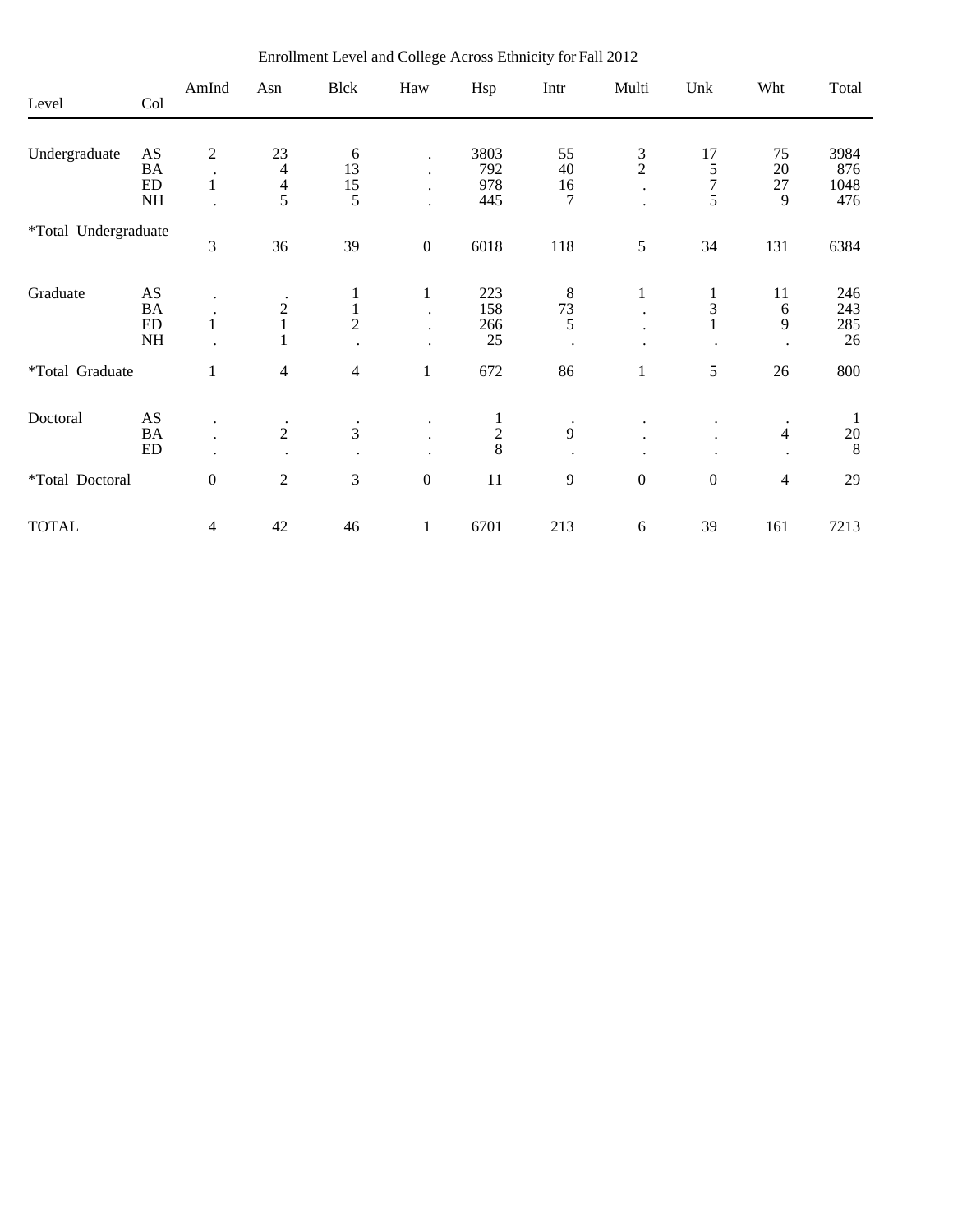|                                                                                                         | <b>Foreign Countries</b>                                                                      | <b>Other States</b>                                                                                                           | Texas                                                               | Total                                                               |
|---------------------------------------------------------------------------------------------------------|-----------------------------------------------------------------------------------------------|-------------------------------------------------------------------------------------------------------------------------------|---------------------------------------------------------------------|---------------------------------------------------------------------|
| <b>Student Count</b>                                                                                    | 187                                                                                           | 69                                                                                                                            | 6957                                                                | 7213                                                                |
| <b>Semester Credit Hours</b>                                                                            | 1873                                                                                          | 928                                                                                                                           | 68753                                                               | 71554                                                               |
| Women                                                                                                   | 62                                                                                            | 31                                                                                                                            | 4150                                                                | 4243                                                                |
| Men                                                                                                     | 125                                                                                           | 38                                                                                                                            | 2807                                                                | 2970                                                                |
| Full Time                                                                                               | 118                                                                                           | 60                                                                                                                            | 3919                                                                | 4097                                                                |
| Part Time                                                                                               | 69                                                                                            | 9                                                                                                                             | 3038                                                                | 3116                                                                |
| First-Time Freshmen                                                                                     | 10                                                                                            | 5                                                                                                                             | 759                                                                 | 774                                                                 |
| Other First-Time                                                                                        | $\mathbf{0}$                                                                                  | $\mathbf{0}$                                                                                                                  | 63                                                                  | 63                                                                  |
| All Freshman                                                                                            | 35                                                                                            | 10                                                                                                                            | 2308                                                                | 2353                                                                |
| Sophomore                                                                                               | 14                                                                                            | 12                                                                                                                            | 932                                                                 | 958                                                                 |
| Junior                                                                                                  | 16                                                                                            | 18                                                                                                                            | 1183                                                                | 1217                                                                |
| Senior                                                                                                  | 28                                                                                            | 19                                                                                                                            | 1809                                                                | 1856                                                                |
| Undergrad Full-Time                                                                                     | 81                                                                                            | 55                                                                                                                            | 3801                                                                | 3937                                                                |
| Undergrad Part-Time                                                                                     | 12                                                                                            | $\overline{4}$                                                                                                                | 2431                                                                | 2447                                                                |
| Graduate Full-Time                                                                                      | 29                                                                                            | $\overline{\mathbf{4}}$                                                                                                       | 115                                                                 | 148                                                                 |
| Graduate Part-Time                                                                                      | 55                                                                                            | $\overline{4}$                                                                                                                | 593                                                                 | 652                                                                 |
| Doctoral Full-Time                                                                                      | 8                                                                                             | $\mathbf{1}$                                                                                                                  | 3                                                                   | 12                                                                  |
| Doctoral Part-Time                                                                                      | $\overline{2}$                                                                                | $\mathbf{1}$                                                                                                                  | 14                                                                  | 17                                                                  |
| White                                                                                                   | $\boldsymbol{0}$                                                                              | 26                                                                                                                            | 135                                                                 | 161                                                                 |
| <b>Black</b>                                                                                            | $\overline{c}$                                                                                | 13                                                                                                                            | 31                                                                  | 46                                                                  |
| Hispanic                                                                                                | 26                                                                                            | 18                                                                                                                            | 6657                                                                | 6701                                                                |
| Asian/Pacific                                                                                           | $\overline{c}$                                                                                | $\sqrt{2}$                                                                                                                    | 38                                                                  | 42                                                                  |
| American Ind                                                                                            | $\overline{0}$                                                                                | $\mathbf{1}$                                                                                                                  | 3                                                                   | $\overline{4}$                                                      |
| International                                                                                           | 156                                                                                           | $\overline{4}$                                                                                                                | 53                                                                  | 213                                                                 |
| Hawaiian                                                                                                | $\boldsymbol{0}$                                                                              | $\boldsymbol{0}$                                                                                                              | $\mathbf{1}$                                                        | 1                                                                   |
| Multi Racial                                                                                            | $\boldsymbol{0}$                                                                              | 3                                                                                                                             | 3                                                                   | 6                                                                   |
| Unknown                                                                                                 | $\mathbf{1}$                                                                                  | $\overline{2}$                                                                                                                | 36                                                                  | 39                                                                  |
| Under 18<br>18-19<br>$20 - 21$<br>$22 - 24$<br>25-29<br>30-34<br>35-39<br>40-49<br>50-64<br>65 and Over | 7<br>20<br>31<br>39<br>47<br>31<br>11<br>$\mathbf{1}$<br>$\boldsymbol{0}$<br>$\boldsymbol{0}$ | 1<br>11<br>23<br>19<br>$\boldsymbol{7}$<br>$\begin{array}{c} 2 \\ 3 \\ 3 \end{array}$<br>$\boldsymbol{0}$<br>$\boldsymbol{0}$ | 1224<br>1606<br>1359<br>1145<br>754<br>395<br>192<br>224<br>57<br>1 | 1232<br>1637<br>1413<br>1203<br>808<br>428<br>206<br>228<br>57<br>1 |
| College of Arts & Sciences                                                                              | 40                                                                                            | 24                                                                                                                            | 4167                                                                | 4231                                                                |
| College of Business Admin                                                                               | 123                                                                                           | 21                                                                                                                            | 995                                                                 | 1139                                                                |
| College of Education                                                                                    | 20                                                                                            | 19                                                                                                                            | 1302                                                                | 1341                                                                |
| Coll of Nursing & Health Sci                                                                            | 4                                                                                             | 5                                                                                                                             | 493                                                                 | 502                                                                 |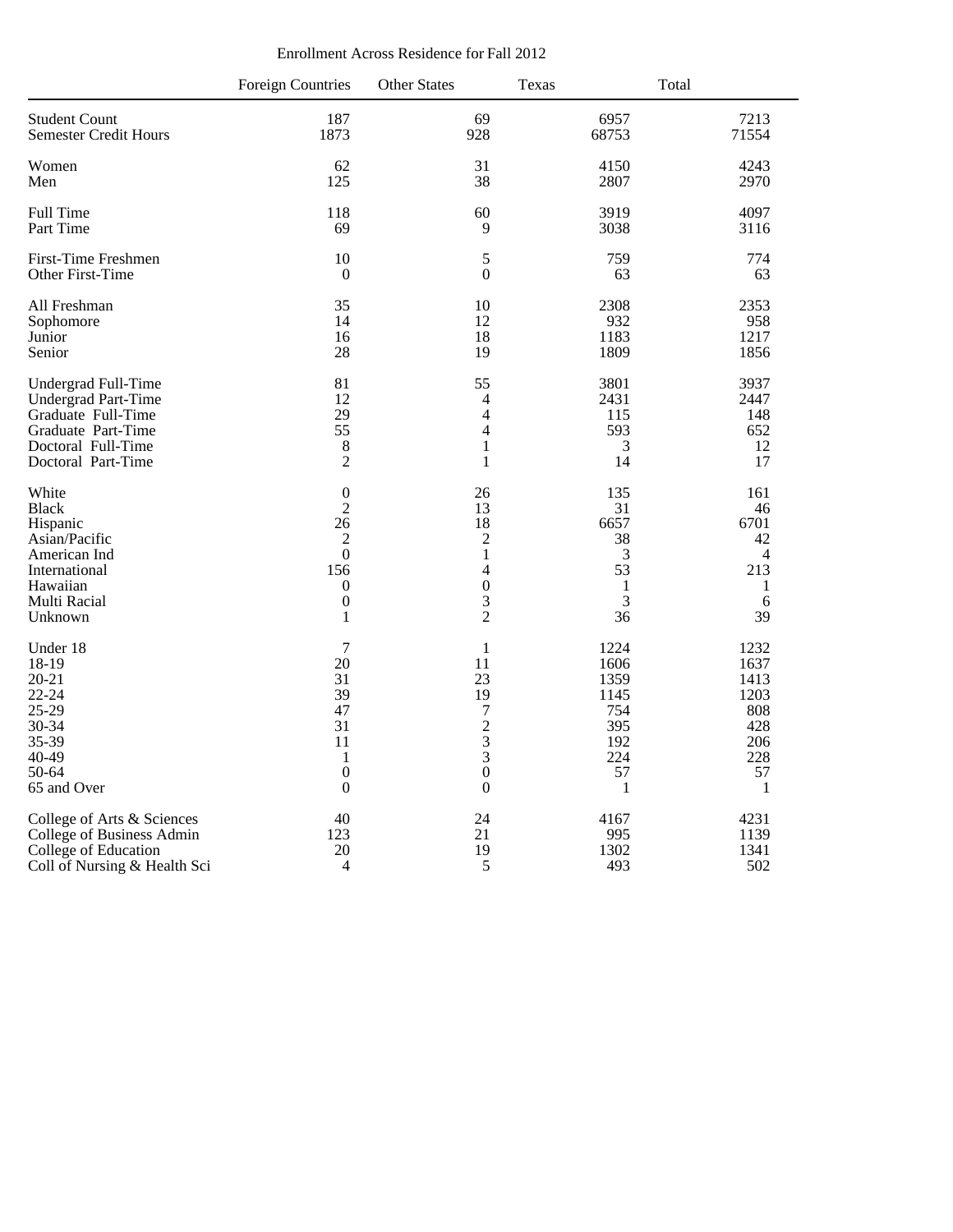| College          | <b>Student Type</b>                                                | <b>FR</b>                                    | SO.                  | <b>JR</b>                  | <b>SR</b>                         | <b>GR</b>                                    | DR                                     | <b>TOTAL</b>                |
|------------------|--------------------------------------------------------------------|----------------------------------------------|----------------------|----------------------------|-----------------------------------|----------------------------------------------|----------------------------------------|-----------------------------|
|                  |                                                                    |                                              |                      |                            |                                   |                                              |                                        |                             |
| COAS             | <b>Concurrent Enrolled HS</b><br>Continuing<br>First Time Freshman | 1128<br>240<br>480                           | 61<br>422<br>29      | 498<br>12                  | 826                               | 160                                          | $\mathbf{1}$                           | 1189<br>2147<br>521         |
|                  | Graduate<br>Readmit Graduate                                       | $\ddot{\phantom{a}}$                         | $\ddot{\phantom{0}}$ | $\ddot{\phantom{a}}$       | $\bullet$<br>$\ddot{\phantom{a}}$ | 56<br>30                                     |                                        | 56<br>30                    |
|                  | Readmit Undergraduate<br>Transfer                                  | 8<br>6                                       | 13<br>63             | 32<br>98                   | 36<br>18                          | $\ddot{\phantom{a}}$<br>$\ddot{\phantom{0}}$ |                                        | 89<br>185                   |
|                  | <b>Transfer Under 29 Hours</b>                                     | 13                                           | 1                    | $\cdot$                    | $\bullet$                         | $\ddot{\phantom{0}}$                         | $\ddot{\phantom{0}}$                   | 14                          |
| *Total COAS      |                                                                    | 1875                                         | 589                  | 640                        | 880                               | 246                                          | $\mathbf{1}$                           | 4231                        |
| <b>COBA</b>      | Continuing                                                         | 67                                           | 105                  | 177                        | 301                               | 166                                          | 17                                     | 833                         |
|                  | First Time Freshman<br>Graduate<br>Graduate Doctoral               | 114<br>$\ddot{\phantom{0}}$                  | 6                    | 3<br>$\ddot{\phantom{a}}$  |                                   | 52                                           | $\ddot{\phantom{0}}$<br>$\bullet$<br>3 | 123<br>52<br>$\overline{3}$ |
|                  | Readmit Graduate<br>Readmit Undergraduate                          | $\ddot{\phantom{0}}$<br>$\ddot{\phantom{a}}$ | 3                    | $\cdot$<br>12              | 10                                | 25<br>$\ddot{\phantom{a}}$                   |                                        | 25<br>25                    |
|                  | Transfer<br><b>Transfer Under 29 Hours</b>                         | 12<br>1                                      | 16<br>1              | 37<br>$\ddot{\phantom{a}}$ | 11                                | $\overline{a}$<br>$\ddot{\phantom{a}}$       | $\overline{a}$                         | 76<br>$\overline{2}$        |
| *Total COBA      |                                                                    | 194                                          | 131                  | 229                        | 322                               | 243                                          | 20                                     | 1139                        |
| <b>COED</b>      | Continuing                                                         | 59                                           | 105                  | 199                        | 487                               | 201                                          | 8                                      | 1059                        |
|                  | First Time Freshman<br>Graduate                                    | 76                                           | 4                    | 2<br>$\ddot{\phantom{a}}$  | $\ddot{\phantom{0}}$              | 35                                           | $\ddot{\phantom{a}}$                   | 82<br>35                    |
|                  | Readmit Graduate<br>Readmit Undergraduate<br>Transfer              | 3<br>$\overline{\mathcal{L}}$                | 3<br>27              | 9<br>53                    | 10<br>7                           | 49<br>$\ddot{\phantom{0}}$                   |                                        | 49<br>25<br>91              |
| *Total COED      |                                                                    | 142                                          | 139                  | 263                        | 504                               | $\ddot{\phantom{a}}$<br>285                  | $\ddot{\phantom{a}}$<br>8              | 1341                        |
|                  |                                                                    |                                              |                      |                            |                                   |                                              |                                        |                             |
| $\rm NH$         | Continuing<br>First Time Freshman                                  | 35<br>104                                    | 64<br>$\overline{c}$ | 63<br>5                    | 128                               | 26<br>$\bullet$                              | $\ddot{\phantom{a}}$                   | 316<br>111                  |
|                  | Readmit Undergraduate<br>Transfer                                  | $\ddot{\phantom{a}}$<br>$\mathbf{1}$         | 3<br>29              | $\mathbf{1}$<br>16         | 9<br>13                           | $\ddot{\phantom{a}}$<br>$\ddot{\phantom{0}}$ | $\ddot{\phantom{0}}$                   | 13<br>59                    |
|                  | <b>Transfer Under 29 Hours</b>                                     | $\overline{2}$                               | 1                    | $\cdot$                    | $\ddot{\phantom{a}}$              | $\bullet$                                    | $\cdot$                                | 3                           |
| <i>*Total NH</i> |                                                                    | 142                                          | 99                   | 85                         | 150                               | 26                                           | $\boldsymbol{0}$                       | 502                         |
| <b>TOTAL</b>     |                                                                    | 2353                                         | 958                  | 1217                       | 1856                              | 800                                          | 29                                     | 7213                        |

# Enrollment by Student Type for Fall 2012